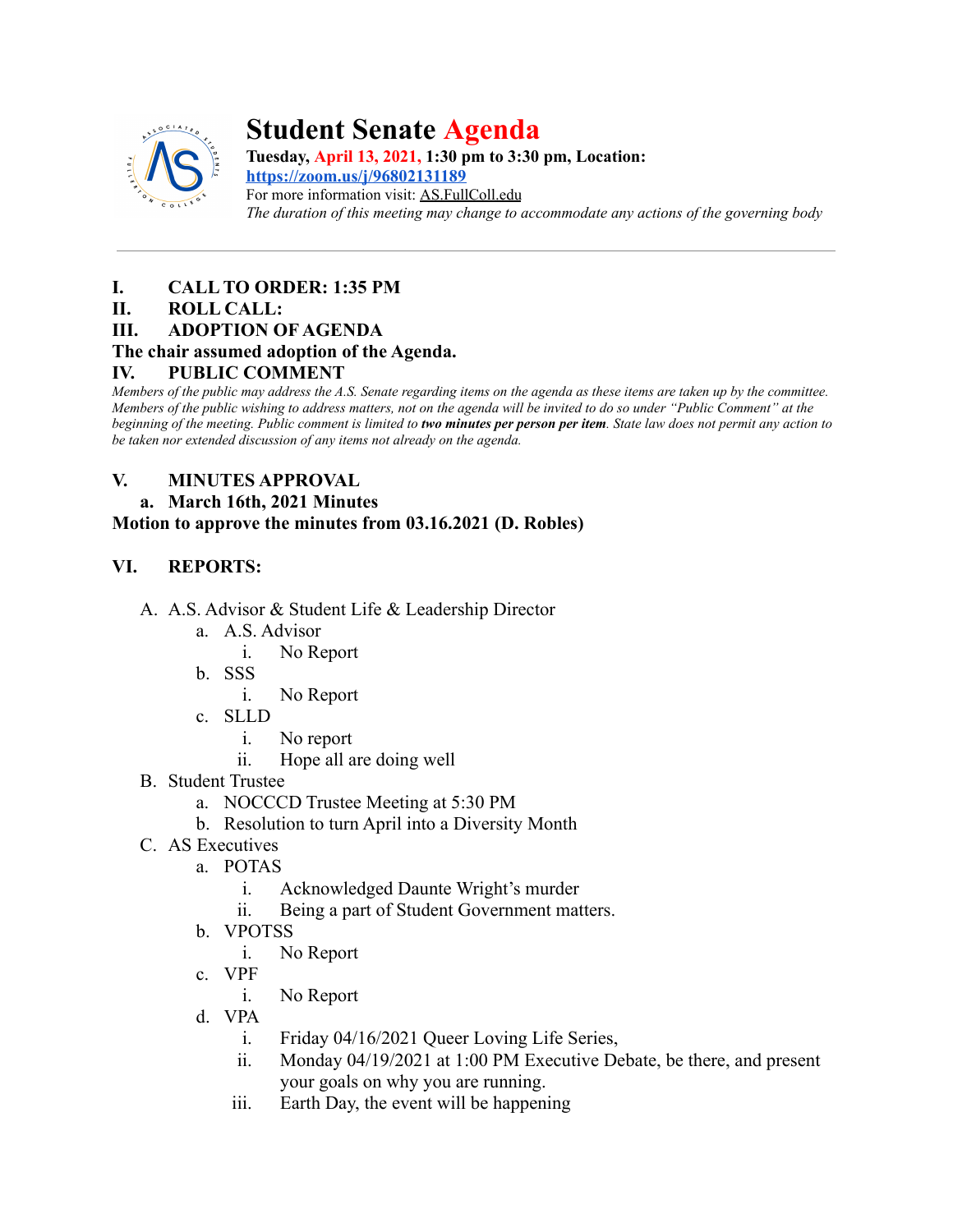- iv. Workgroup 3, educational plan and meet with a counselor
- e. VPR
	- i. Judicial Meeting on 04/15/2021
	- ii. Constitution and Bylaws Revision Meeting on 04/22/2021
- f. VPPR
	- i. Communication Meeting next Wednesday
	- ii. Video of the Committee needs to be submitted to Urooj
	- iii. Please fill out the Graduation/Transfer forms
	- iv. Revamping AS website will be a work in progress
- D. Faculty Senate Liaison
	- a. Nothing to report
	- b. Faculty Senate Meeting on Thursday 4/15/2021 from 3-5 PM

# **VII. STANDING COMMITTEE & TASK FORCE REPORTS:**

- A. Research, Planning, and Resolutions
- B. Finance Committee
	- a. Motion to approve up to \$400 for Little Free Libraries (G. DeVries)
- C. Judicial

# **ARTICLE III STRUCTURE**

### **SECTION A. The Student Senate**

**The Fullerton College Students-at-Large shall be governed by a Student Senate comprised of duly elected and appointed students. assisted by appointed agents.**

**The Student Senate shall be comprised of up to 33 Student Senators. representing a number of students determined by dividing the current enrollment of the school by the number of Student Senators.**

### **SECTION B. Executive Officers**

**The Executive Officers shall The Executive Council shall be comprised of the Executive Officers which include:**

- **● President of the Student Senate Associated Students**
- **● Vice-President of the Student Senate**
- **● Vice-President of Finance**
- **● Vice-President of Activities**
- **● Vice-President of Records**
	- **● Vice-President of Public Relations**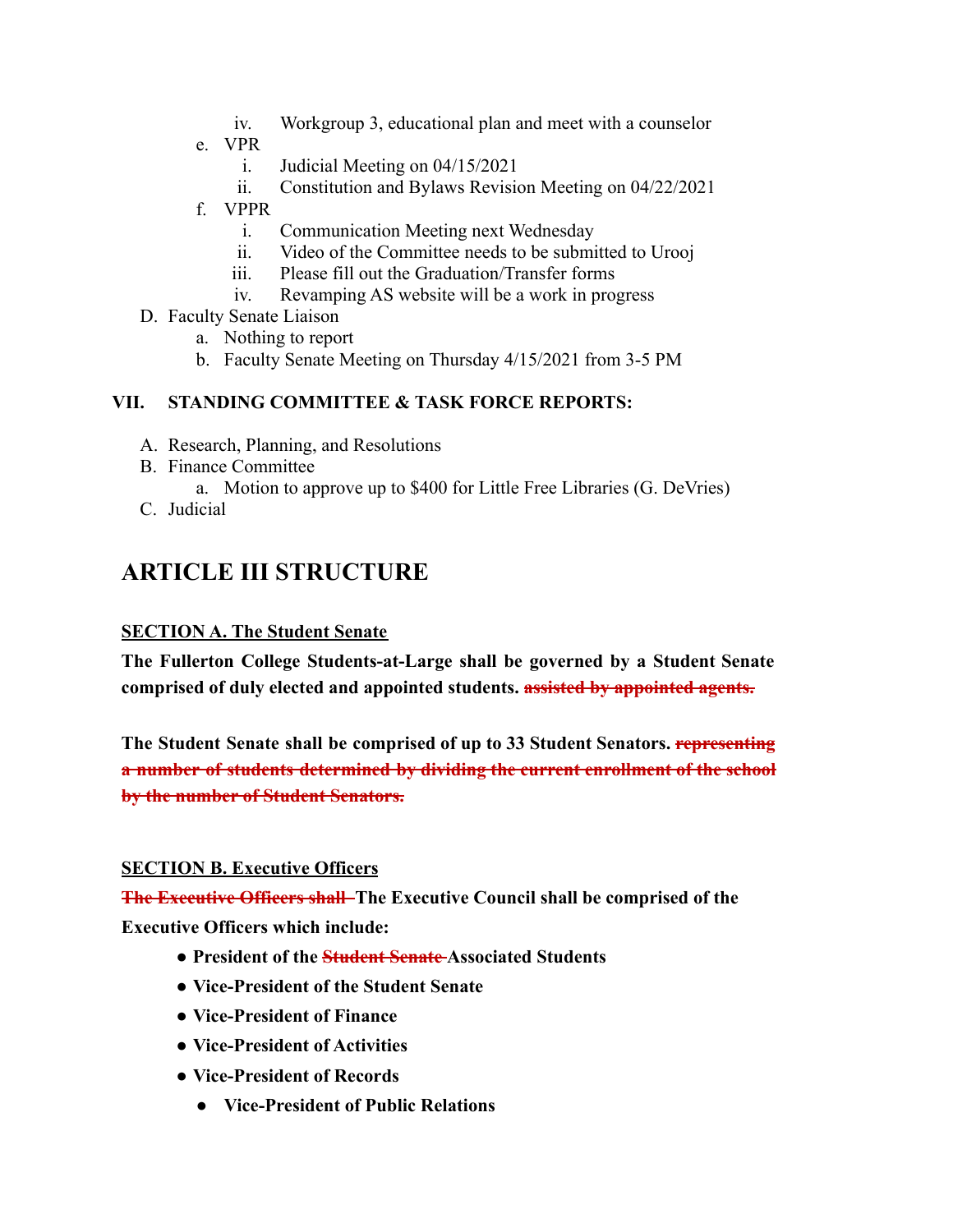**● Inter-Club Council President**

#### **SECTION C. Absence of Chain of Command**

**The Associated Students is not governed by a "chain of command," or the hierarchical, vertical construction of an organization. No individual member of the organization may forcibly compel another member of the organization to take any action, formal or otherwise. Only actions made by the Student Senate or the Inter-Club Council may compel or authorize official actions made by the Associated Students.**

#### **SECTION D. Executive Council**

**The Student Senate Executive Council shall consist of the President of the Student Senate Associated Students, Vice-President of the Student Senate, Vice-President of Finance, Vice-President of Activities, Vice-President Of Records, and Vice-President of Public Relations, Inter-Club Council President, and Executive Pro Tempore.**

#### **SECTION E. Bylaws of the Student Senate**

**The Student Senate shall establish guidelines for all members in the Bylaws of the Student Senate. (This will be updated)**

#### **SECTION F .C. Advisor(s)**

**Advisor(s) shall be appointed by the (selected by four students and four faculty, and two administrators) one is the administrator over Student Life and make a recommendation to the college president. Administration of Fullerton College as non-voting members.**

**The Faculty Advisor shall be appointed to a three-year term. The Faculty Advisor is appointed by the College President based on a recommendation from a selection committee comprised of four students chosen by Associated Students, Four Faculty appointed by the Faculty Senate, and two administrators (one of whom is the director of Student Life and Leadership).**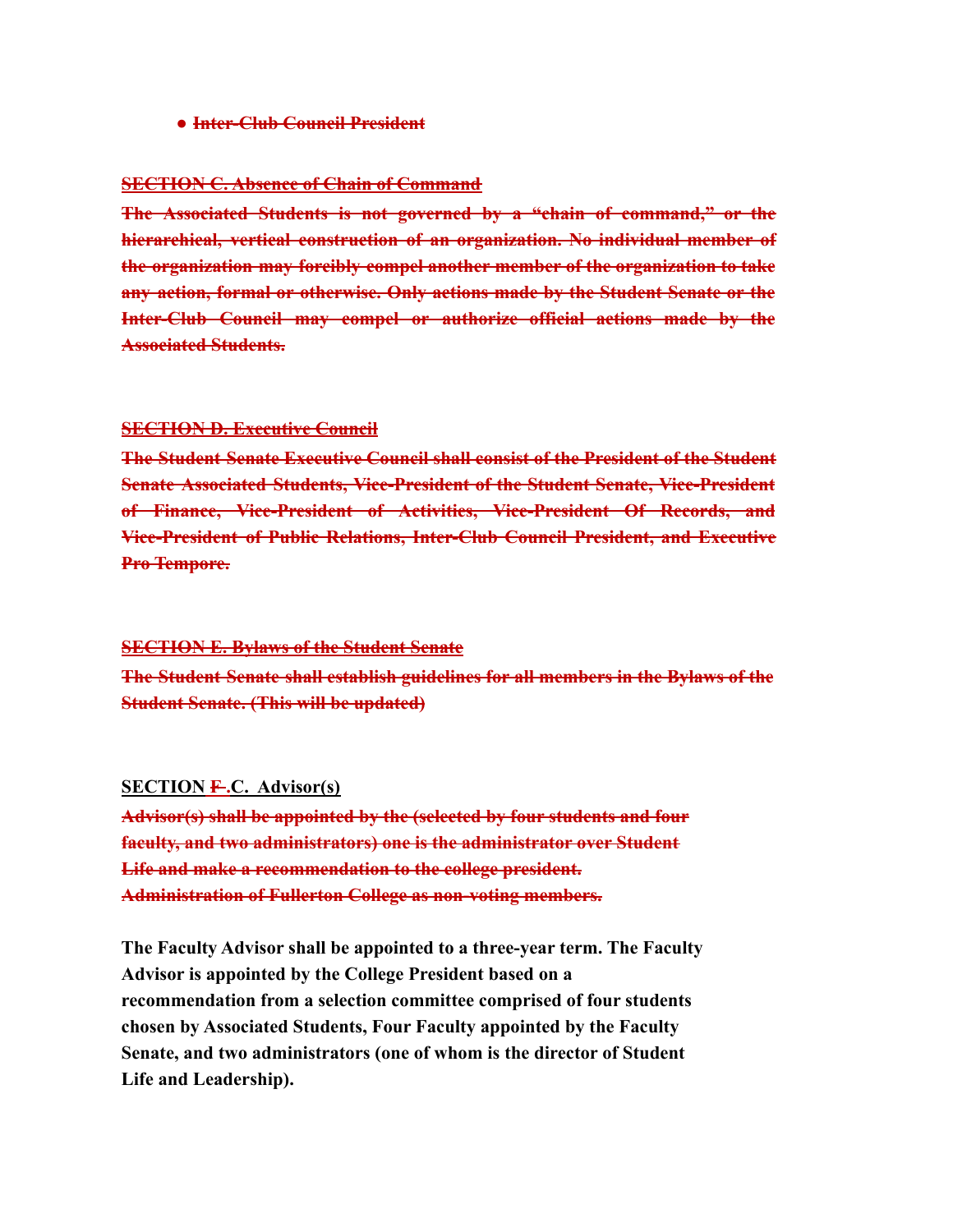### **SECTION G D. Student Trustee**

**A Student Trustee shall be elected by the Fullerton College Students-at-Large to serve as a liaison between the Fullerton College Students-at-Large and the NOCCCD Board of Trustees and shall not hold this position while also holding an Executive Officer position.**

### **Motion to approve the listed changes to the Constitution. (W. Cruz).**

- D. Activities
- E. Elections
- F. Communications
- G. Constitution & By-Laws Revisions

## **VIII. PRESENTATION**

A. District Anti-Racism Campaign

## **IX. UNFINISHED BUSINESS**

- A. Swearing in Senators & Reps
- B. CDO Appointments

**Motion to approve Rayaan Mamoon to the Institutional Integrity Committee. (L. Ueno).** C. Live Streaming on YouTube

**Motion to reconsider streaming live streaming A.S. Senate Meetings.**

| Aquirre, Lucas    |           |
|-------------------|-----------|
| Arpon, Malia      | abstained |
|                   |           |
| Brewster, Sheree  |           |
|                   |           |
|                   |           |
| DeVries, Kennedy  | 1         |
| Farias, Alexandra |           |
| Garavito, Emandra |           |
| Garcia, Omar      |           |
| Kenyatta, Ja'ren  | 0/no      |
| Lacorte, Erin     |           |
| Leong, Courtney   |           |
| Lopez, Karla      | not here  |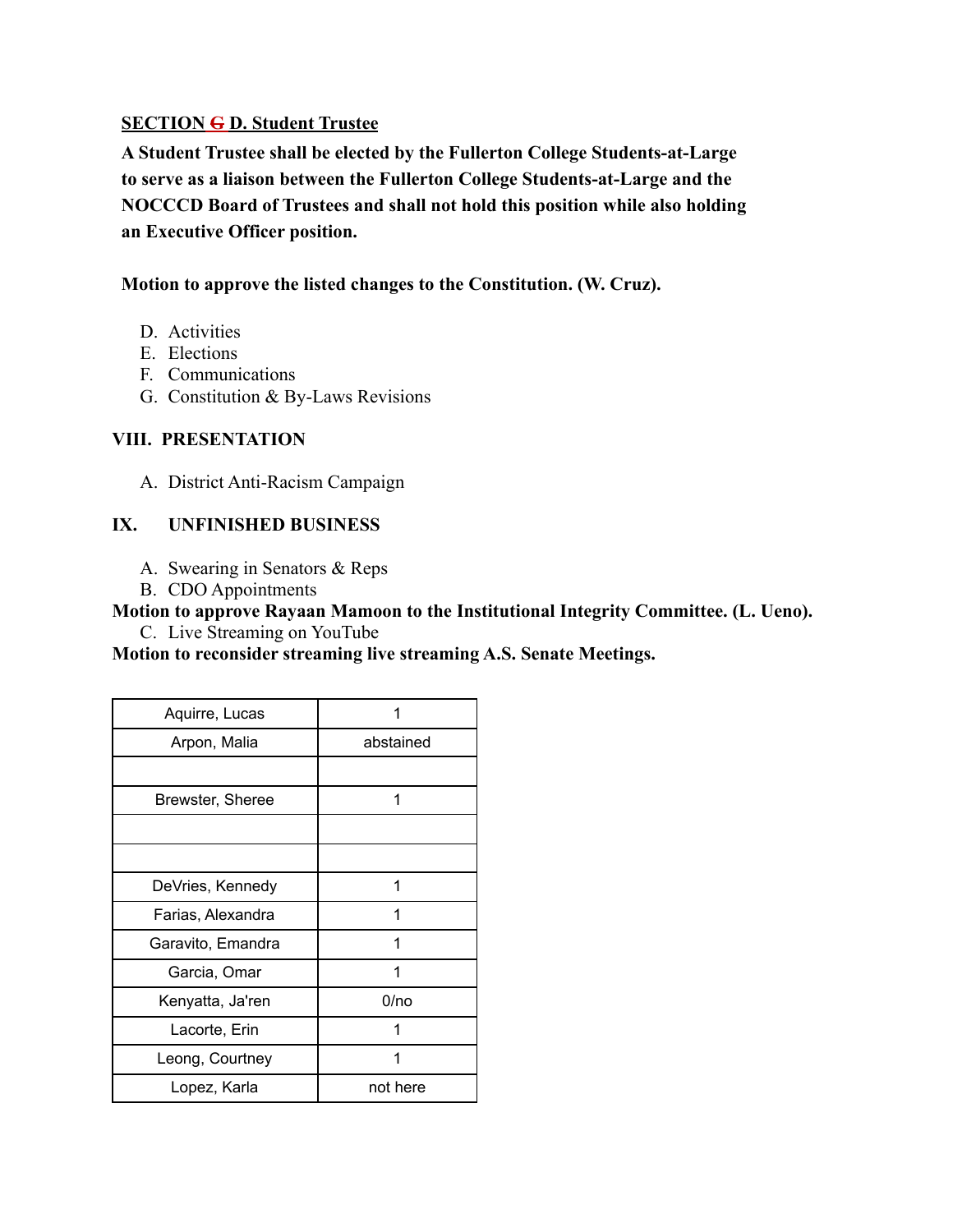| Martin, Nikita    | 1        |
|-------------------|----------|
| Martin, Kyleen    | 1        |
| Mamoon, Rayaan    | not here |
| Nanez, Katelyn    | not here |
| Naveed, Urooj     | 0/no     |
| Razo, Daniel      | not here |
| Ritchie, Dwight   | not here |
| Song, Ashley      | 1        |
| Tewksbury, Elise  | 1        |
| Tran, Duc Dat     | 1        |
| Tusken, Ekaterina | 1        |
| Waughan, Gareth   | 0/no     |
|                   |          |
|                   |          |
|                   |          |
| DeVries, Grant    | 1        |
| Ueno, Logan       | 1        |
| DeVries, Madison  | 1        |
| Chen, Kyle        | 1        |
| Cruz, Tina        | 1        |
| Reyes, Chloe Jane |          |
| Robles, David     |          |
|                   |          |
| Total             | 19       |

#### **19 YEAS, 3 NOs, 1, Abstention IX. NEW BUSINESS:**

A. Ethnic Studies Resolution

### **Motion to approve the Ethnic Studies Resolution. (K. Martin).**

- B. Decolonial Curriculum Presentation
- C. Student Kitchen
	- a. Recommendation to PAC and Faculty Senate for Student Kitchens

**Motion to adopt the recommendation to the Faculty Senate and PAC to implement a program allowing students experiencing food insecurity and/or homelessness access to the kitchens in the Foods and Nutrition Department. (S. Brewster).**

- D. Live Streaming AS Meetings
- E. LGBTQIA+ Resolution